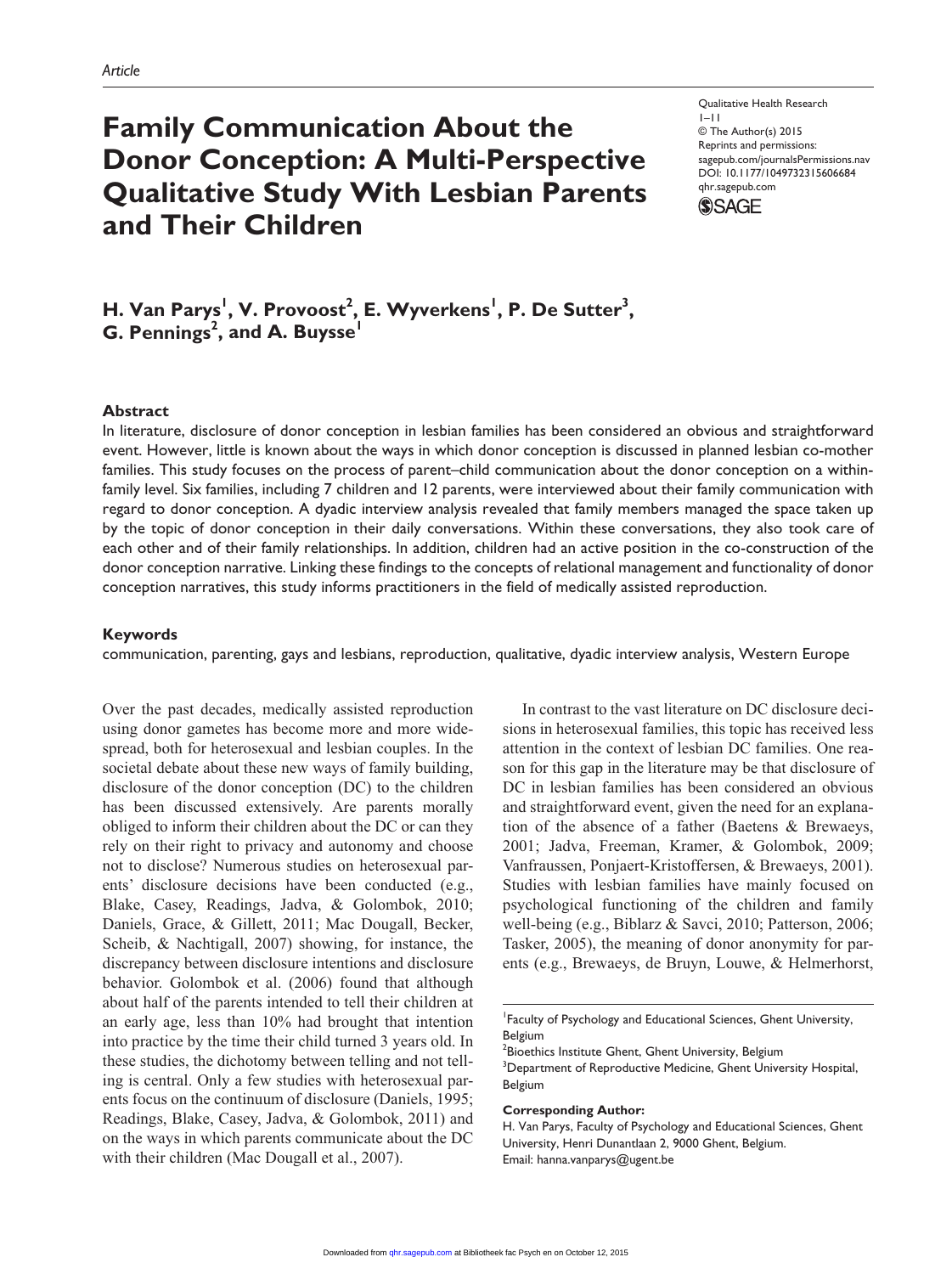2005) and children (e.g., Vanfraussen et al., 2001), and the type of information children want about the donor (e.g., Vanfraussen, Ponjaert-Kristoffersen, & Brewaeys, 2003). The few findings about the process of family communication in this context indicate that the DC is only rarely discussed in lesbian families (Vanfraussen et al., 2001; Van Parys et al., 2014), that the child's questions play an important role in the initiation and the continuation of this communication process within the family (Stevens, Perry, Burston, Golombok, & Golding, 2003; Van Parys et al., 2014), and that gradual disclosure serves the goal of ensuring that the child perceives his or her conception story as normal and natural (Vanfraussen et al., 2001; Van Parys et al., 2014). In a recent Swedish study, Malmquist, Möllerstrand, Wikström, and Zetterqvist Nelson (2014) analyzed 12 children's parental concepts, including the terminology children used to refer to fathers and donors. The children were aged 5 to 8, and were conceived through either anonymous (11) or known (1) donation. The authors found that none of the children used the term *donor*. References including the word "dad" were not only common but also reflected the tension between the child's donor concept and that of a (relational) father.

This literature shows that (a) in general, there is a lack of studies conceptualizing disclosure on a continuum and (b) even though research on planned lesbian co-mother families is expanding (Biblarz & Savci, 2010), little is known about the ways in which DC is discussed and about how family members experience the disclosure process individually (Goldberg & Allen, 2013). A previous study based on lesbian parents' interviews (Van Parys et al., 2014) pointed to the importance of the relational context to interpret this communication process within the family. The ultimate way to get a clearer perspective on this relational context of the parent–child communication is to include both parents and their children in one study. Related to that, a number of family researchers have called for more dyadic analyses in the field of family studies (e.g., Carr & Springer, 2010; Sharp, Zvonkovic, Humble, & Radina, 2014; Umberson, Thomeer, Kroeger, Lodge, & Xu, 2015; Wittenborn, Dolbin-MacNab, & Keiley, 2013). Conforming to the guidelines for dyadic interview analysis of Eisikovits and Koren (2012), we set up a systemic research design based on data from multiple family members. This implies that interviews with members of one family—the parents and the child(ren) were analyzed together, before an analysis on group level (all families) was conducted. Our research focus was on the process of and meaning-making about family communication concerning DC. In a societal context that, to a large extent, lacks scripts for lesbian parents to talk about the DC with their children (Hequembourg, 2004; Van Parys et al., 2014), the question arises as to how children and parents (co-)construct their unique DC narratives. We chose to do this analysis on data from a small number of families, to be able to include enough of the depth and the complexity that is involved in this communication process.

This study is informed by a social constructionist perspective (Burr, 2003; Gergen, 2009). According to social constructionism, the external reality is always considered as "subjectively perceived and understood from the perspective of the observer" (Daly, 2007, p. 32). Social constructionism advances that our endeavors to know the world and ourselves are context-specific and dialogically built (Gergen, 2009). Our choice for semi-structured interviews as a data collection method reflects this social constructionist theoretical perspective. These interviews can be seen as the co-construction of meaning by the interviewee(s) and the interviewer (Rosenblatt, 2012).

This study is part of an interdisciplinary research project called "Parenthood Research," combining bio-ethical, medical, and psychological viewpoints. The Parenthood Research project was set up to investigate the meanings of genetic and non-genetic parenthood for families using medically assisted reproduction. This study is situated in Belgium, where lesbian couples can marry and co-parent adoption is allowed since 2006. Recently, non-biological mothers were granted the same legal status as fathers receive in a heterosexual relationship. This means that an adoption procedure is no longer required. However, because the participants in our study gave birth 7 to 10 years ago, the older legislation was still in force.

# **Method**

#### *Participants*

Six lesbian couples and seven of their children were recruited via the Department of Reproductive Medicine of the Ghent University Hospital. Between 2002 and 2004, 42 lesbian couples were accepted for treatment with anonymous donor sperm at the Department of Reproductive Medicine and were eligible for the study based on the following criteria: Belgian, Dutch speaking, live birth, and no intra-partner oocyte donation. The counselor of the Department (who saw the participants at the time of the fertility treatment, 7 to 10 years ago) tried to contact 16 couples—ranking the couples with the eldest children first—to be able to include 10. Five couples could not be included due to inadequate contact information or language difficulties. One couple did not call back after receiving information about the study protocol.

Semi-structured interviews with the 10 remaining couples were conducted. After each interview, the parents were asked whether their child (aged 7 to 10 years) would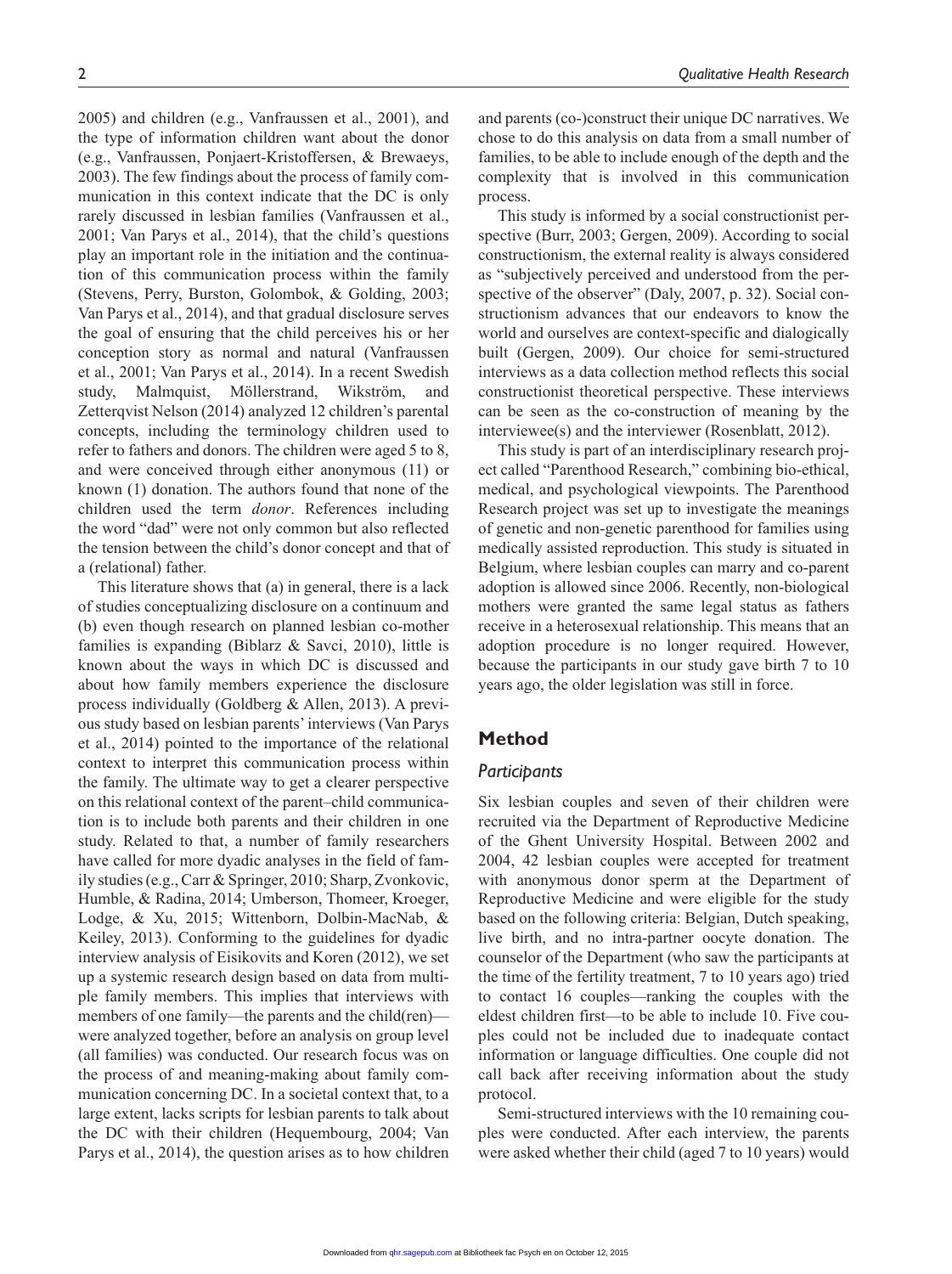also want to participate in the study and whether the parents agreed with this interview. As a result, six boys (aged 9 to 10) and one girl (aged 6) were included. For this study, we used the data from the subset of families in which both parents and children participated. As such, qualitative data analysis was performed on six parent interviews and seven child interviews (total of 19 participants). Participants lived in the Flemish part of Belgium and were White and middle-class. Parents' ages ranged from 37 to 47 years old.

#### *Interviews*

Semi-structured interviews were conducted by Hanna Van Parys, Elia Wyverkens, and Veerle Provoost. The first two interviewers are both clinical psychologists and are respectively trained as family therapist and sexologist. The third interviewer is a bioethicist and social health scientist. The parent interviews lasted between 90 and 120 minutes and consisted of two parts. The first part included open-ended questions about the parents' treatment and parenthood experiences. The second part included open-ended questions about moral issues such as the parents' opinion on donor anonymity and their thoughts on the rights and obligations of the donor. As part of the interview, the issues of DC disclosure to the child and family communication about the DC were discussed. The parent interviews were conjoint interviews as these allowed us to study couples' shared constructions and their interactions during the interview. Conjoint interviews provide a reflective space for both partners together, which enables them to challenge as well as to reinforce each other's accounts (Bjornholt & Farstad, 2014).

The child interview duration ranged from 20 to 50 minutes. The child interview guide consisted of three main successive themes: the family, the conception story, and the donor. To start, an elicitation technique inspired by the Apple Tree Family, a technique for mapping children's views on family relationships, was used (see Tasker & Granville, 2011). A drawing of a tree and small cards in the shape of apples were offered to the child. The tree was presented as the child's "family." The children were invited to write down their own name on an apple and place it somewhere on the sheet with the drawing. Then they were asked to think about who belonged to their family. They were invited to place an apple for each person on the sheet. At the start of the second half of the interview, an apple for the donor was offered only to children who had mentioned a donor in their conception story. The children's own words were used to refer to the donor. Once more, the children were asked to put the apple somewhere on the sheet (the tree, or any other place). Based on what the children chose to do with this

apple, their conception story, as well as their experience of family communication about the DC, was further explored.

Given that all participants were interviewed at home, in five cases, children were present during (part of) the parent interviews. In two parent interviews, the youngest child was present in the same room playing or watching TV. In two other parent interviews, the oldest child was present during the first part of the interview. In the interview with Nicole and Angela, their baby son (1 year old) was present as well. Six of the seven children were interviewed alone. In the interview with Travis, the parents were present due to practical reasons; because of renovation to the house, there was no separate room available. This context factor was taken into account when interpreting the data by keeping track of the moments when the child was present in relation to what the parents were expressing on one hand and by explicitly coding parent– child interactions that were relevant for the research question on the other hand.

All interviews were audio-taped and transcribed with participants' consent. Transcripts were subsequently checked for accuracy by a team member and by the interviewer. In addition, observation notes were made by the interviewer immediately after each interview. These notes enhanced the interpretation of the data. Pseudonyms were given to protect the anonymity of the participants. Approval by the Ethics Committee of Ghent University Hospital had been obtained. Parents gave their written informed consent at the time of the interview. For the child interviews, written informed consent of both parents and the child was required. These informed consent forms included an explanation of the study adapted to the child's developmental level. In addition, oral explanation of the study, of the possibility to skip questions and of the right to pause or stop the interview at any time was given to each child prior to the interview. We offered parents the possibility to contact their counselor at the fertility clinic in case questions or psychological needs arose during or after the interviews. All participants were recruited at the same hospital and received the same "non directive" counseling. The current legislation in Belgium is based on donor anonymity but also allows non-anonymous donation when both donor and recipients give their prior agreement. Participants in this study all used anonymous donation.

### *Qualitative Data Analysis*

For the data analysis, two qualitative research methods were combined. Dyadic interview analysis (Eisikovits & Koren, 2012) served as the overall framework for the analysis; the ultimate goal was to analyze interview data from two different sources (parents and children) of one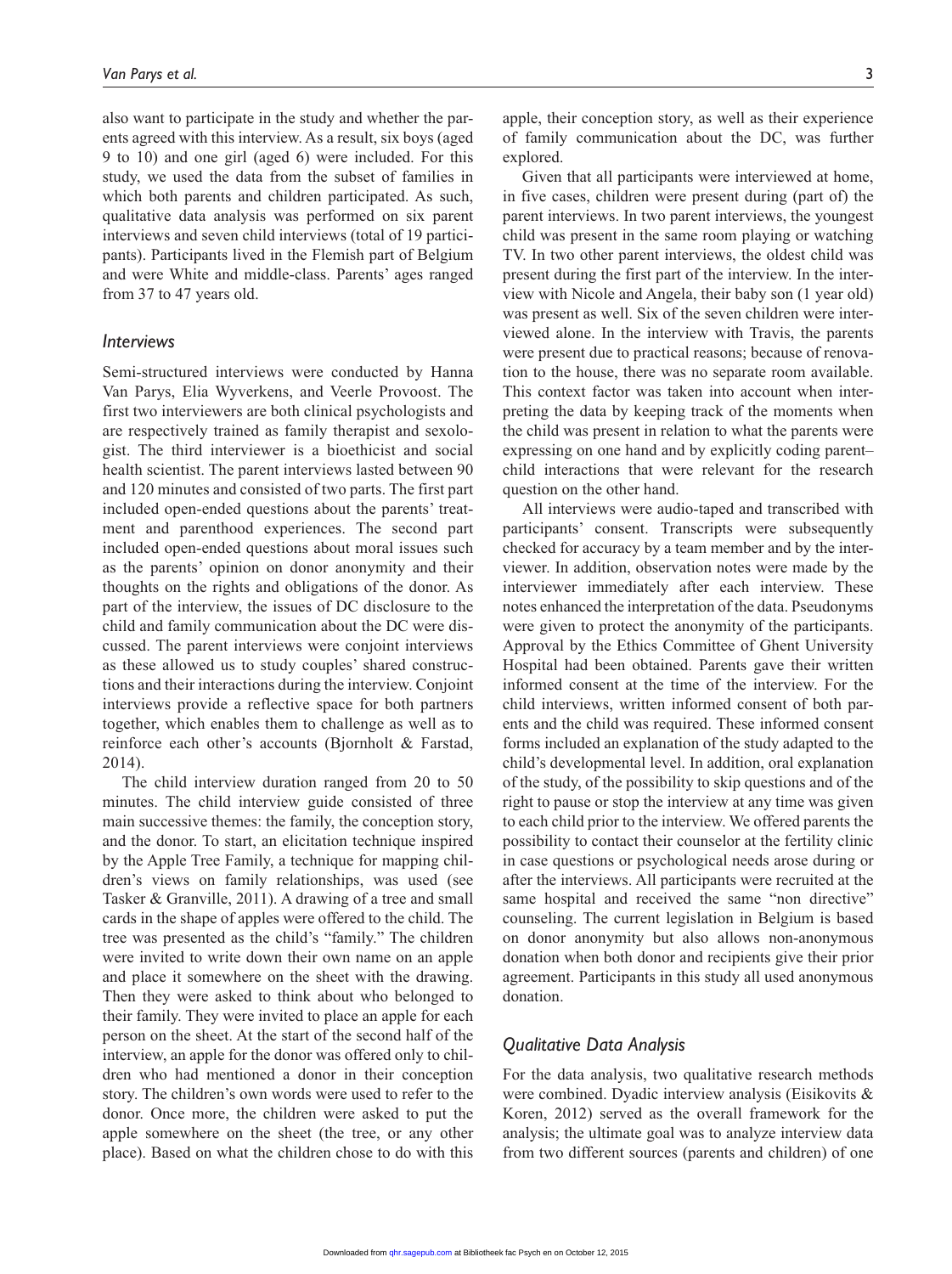family unit and to "weave together threads of individual accounts" (Harden, Backett-Milburn, Hill, & MacLean, 2010, p. 448) into an integrated systemic perspective. Preceding the phase of comparing and integrating interview data on a family level, an interpretative phenomenological analysis (IPA) of each of the interviews was performed (Smith, Flowers, & Larkin, 2009). IPA is a qualitative research method rooted in phenomenology, with a specific focus on the lived experience and how participants make sense of their experiences. In the first part of the analysis, IPA was used to do a step-by-step analysis of the respective parent and child interviews (Smith et al., 2009). For each interview, descriptive and interpretative notes were made to obtain familiarity with the cases and enhance interpretation of the data. The next stage consisted of a first coding based on the annotated transcript. In this first coding, Hanna Van Parys looked for patterns and connections across the data. Subsequently, the codes were clustered into themes and subthemes according to conceptual similarities and oppositions. MAXQDA, a software package that aids the storage and analysis of qualitative data, was used to facilitate the analysis. In the second part of the analysis (the dyadic interview analysis), themes and subthemes of each family unit were integrated, resulting in new thematic categories. For each family, a comprehensive narrative focusing on the process and the meaning of the family communication about the DC was written. Finally, based on these narratives, cross-family thematic categories were constructed and cross-checked against individual thematic categories.

In qualitative studies, the aim is to maximize the theoretical generalizability (Flick, 2013) and the transferability of the findings. Using information about the study sample and the context of the interviews, readers, academics, and policy-makers can assess the meaning of this study's findings for other contexts. To enhance the trustworthiness of the study, a team of auditors (Veerle Provoost, Elia Wyverkens, and Ann Buysse) was invited to challenge the way Hanna Van Parys had constructed categories and a conceptual framework at several points in the analysis (Hill, Thompson, & Nutt-Williams, 1997). Based on extensive research reports, these auditors verified whether the analysis had been conducted systematically and transparently, and whether the research report—including a conceptual model of the data—was credible (Smith et al., 2009). Discrepancies as well as gaps in the analysis were identified and adjusted, which significantly improved the depth of the analysis.

# **Findings**

The dyadic interview analysis resulted in three overarching thematic categories: (a) limited conversation about the donor conception, (b) taking care of family relationships, and (c) dynamic nature of the child's donor conception narrative.

# *Limited Conversation About the Donor Conception*

For most children, DC was not a salient topic. In the interviews, they preferred talking about their pets, sports, games, and so on, instead of lingering on DC. Similarly, the parents mentioned that they did not think about the donor often and that the DC was not regularly discussed in the family. In general, the DC was perceived and pictured as an event in the past. It did not play an important role in their current lives.

However, some variations across and within families could be perceived. In some families, both parents and children preferred the conversation about DC to be rather limited. For instance, Tom's parents argued that it was not necessary to talk about the donor too much; Tom himself indicated that it was strange for him to talk about his "daddy" in the interview:

Int: How did you like the interview?

Tom: Uhm, well, uhm, I thought it was a bit strange to talk about daddy and stuff.

Int: Is this something you'd rather not talk about?

Tom: Actually, no.

In other families, parents wanted to disclose basic information to the child without too much elaboration, while children reported more curiosity about the donor. In the first family for instance, the donor was more central in the child interview than in the parent interview; Timothy seemed to enjoy talking about the donor and showed considerable interest in him.

Furthermore, the parent–child communication about the DC reflected a tension between the experience of a lack on the one hand, and a focus on completeness as a family on the other hand. The next quote shows both stances:

Because I asked him, what did I say this week? Oh yes, I literally asked, "Brother, do you miss your daddy?" And he said, "I can't miss my daddy because I don't know him, right?" (Nelly, parent)

With her question, Nelly pointed at the possible lack her son might experience. However, her son confirmed that he did not miss "his daddy." We found this tension in all families, with some families leaving more room for talking about the donor and the experience of a lack, and others focusing more on the idea that they were complete as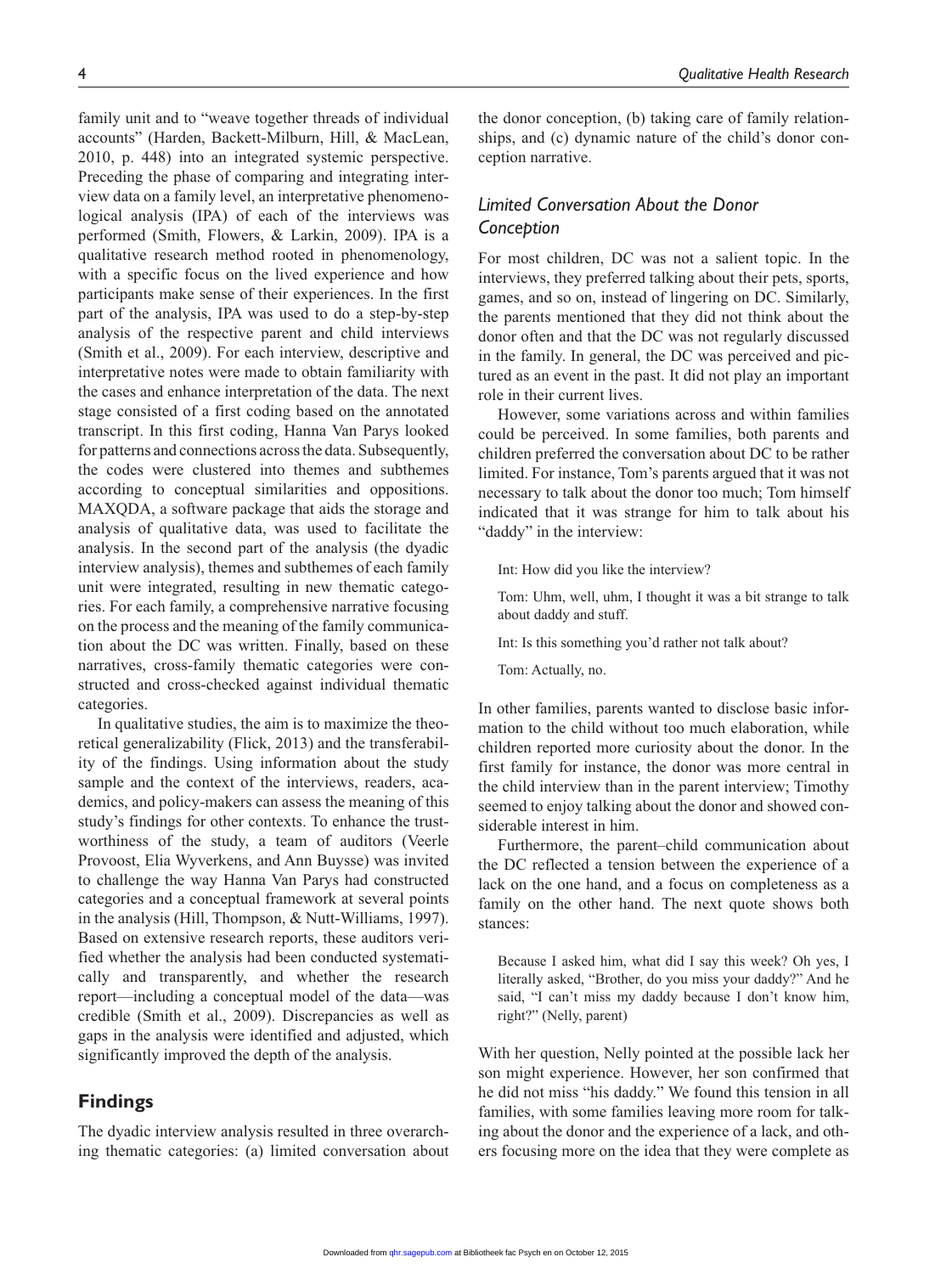a family and did not need another figure to play a role. An example of the latter can be found with Travis, who stressed that the way he was conceived was not important and could be seen as "ordinary":

Int.: And is there something you would like to know about it, or not, or do you say, this or that . . . .

Travis: No, that's not important.

Int: That's not important.

Travis: For me that's not important.

Int: Ok, and why exactly is it not important for you?

Travis: Uhm because, because it's not special or anything, it's normal.

It seems that Travis preferred not to give too much attention to this topic. Talking about the DC would make it more special, more important, and that is something he seemed to want to avoid. Right before this sequence in the interview, Travis had emphasized that he did not know anything about his own and his brothers' conception, which was in contradiction to what his parents conveyed (cfr. infra). The emphasis on the normality of his family may have informed his tendency to answer the interviewers' questions in an evading way. At the same time, he reassured his parents—who were present in the same room—that he was not preoccupied with being donor conceived (cfr. "Taking Care of Family Relationships"). In one family, it seemed that making room for the donor in the DC narrative and linking him to the concept of a "father" (which the child is familiar with because his peers do have fathers) enabled the child to visualize him and possibly even miss him.

## *Taking Care of Family Relationships*

Within conversations about DC, family members seemed to take care of each other and of their family relationships. Above all, this implied a sensitivity to family members' feelings about the DC. Timothy, for instance, referred to his parents' uncertainty with regard to the parental position of the non-biological mother:

Every once in a while, I ask "who is my daddy?" . . . And then my Mom says that she doesn't know. And I think it's true. I think they are a bit afraid to show him. Like for example, if I were to get attached to this daddy, and leave my Mummy, leave, leave her behind, that is what they are afraid of, I guess.

Timothy literally mentioned that his parents were "afraid to show him" and were anxious about Timothy getting attached to the donor, which in turn could lead to loosening the bond with his non-biological mother. Further interpretation of the data reveals a sensitivity for the vulnerability of family relationships; the presence of a donor could imperil these family relationships. Timothy points at his parents' sensitivity for this subject and their reluctance to talk about it. Along the same line, Tom may have sensed that his parents preferred not to talk about the donor too much, and as a result, he tried to take care of them by not dwelling on it. In another family, Kate mentioned her reluctance to talk about the subject of DC when she found out that her son did not talk about a class conversation about this topic at home: "Yes, I think it is difficult to start a conversation about that when he himself doesn't bring it up when he's with us." By not mentioning this subject herself, she avoids that her son would feel uncomfortable with the discussion. Taking care of family relationships also seemed to be apparent at a nonverbal level. For instance, one child who was present during the parent interview spontaneously took a videogame with headphones out of the cupboard at the moment when his non-biological mother remarked, "Kenny is now listening huh, he's a very clever boy." It seems that he interpreted his mother's comment as a sign of uneasiness with him being in the same room and being able to hear what they were answering to the interviewers' questions. Literally shutting his ears could be interpreted as Kenny's way to make sure his parents could talk freely.

Taking care of the family relationships was not limited to one's own relationships but included a sensitivity for relationships between other family members. Kenny, for instance, was concerned about how his little sister would react once she found out about the DC:

I really think she [younger sister] shouldn't know until she's old enough ( . . . ). I'm going to ask Mommy when she's planning on telling her. Because if they were to tell her now, then she would turn everything upside down. Like, uhm, a couple of days ago, I told her a little bit about this [the DC] and she started to mix LEGO blocks from different packages!

Mixing LEGO blocks from different packages was, in Kenny's opinion, a very weird thing to do. Kenny was concerned not only about his sister but also about the way his parents would manage the communication and his sister's emotions after she found out.

Parents, at some points, seemed to be looking for confirmation of the strength of the family relationships in the conversation with their children:

Because I asked him, "Does it bother you that you won't get to know him?" And then he immediately said "No, because, yes, I have Mom (non-biological mother) and uncle M." (Kate, parent)

In his answer, the child did confirm that he was not preoccupied with knowing the donor and put forward two other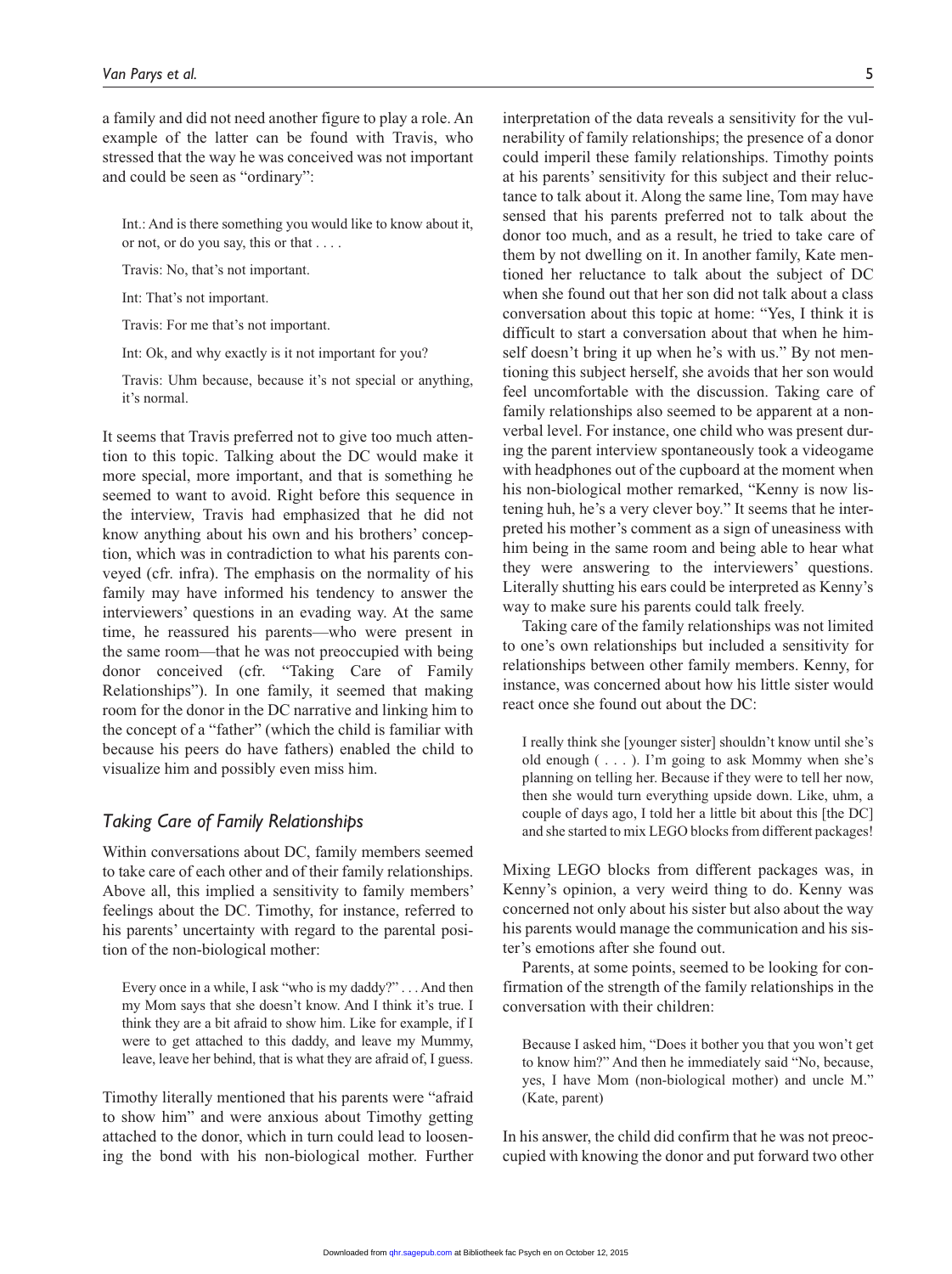important figures in his life, his non-biological mother and his biological mother's brother, who were able to "replace" the donor. Sometimes the parents found reassurance in the fact that the child did not ask further questions, which was interpreted by the parents as "he is fine with it":

But we explained everything to our son, like uhm, why and how we did it and, uhm, yeah, he understands it well and he also accepts it and it doesn't bother him. (Kim, parent)

Similarly, Kenny's parents mentioned that after he first asked about the way he was conceived, he did not ask any further questions at a later point in time. As these parents were convinced that the children would raise this subject when they had questions about it, they seemed to be reassured by the child's silence. However, Kenny's account reflected a different perspective:

Int: Uhm, and, did you ask any other questions after that? Or did you talk about it afterwards? Or, how did that go?

Kenny: Afterwards, I just, then I knew, and I did not bring it up again.

The phrase "then I knew" points to a—at least temporary satisfaction with the information he received. However, the next phrase "I did not bring it up again" seems to refer to an active decision not to mention the subject again. Possibly, this action of the child was related to a perceived sensitivity of his parents and can be interpreted as a way of taking care of his parents.

Throughout family members' accounts, we noticed a lot of questions and hesitations that showed an active engagement in a process of searching and constructing a story that fitted with their experience and the context. The children, for instance, frequently used the term *dad* to refer to the donor while they also hinted at the fact that this was not the exact term they wanted to use.

Int: Do you know where, from whom the seed came, where it came from?

Tom: Yes, from my daddy. I mean, not my real dad. Somebody gives his little seed to the doctor. And then, uhm, yeah, that's with a syringe. I think. And that's a bit the same then.

Related to that, parents tried to differentiate the "donor" from a "dad":

Kate: And then I said [to the son]: "There is somebody who has given a sperm cell to the hospital. But that is not your dad. Because we don't know, let's say, that's someone who's anonymous, who we don't know, and you don't know him either."

The use of certain words and phrases furthermore seemed to depend on the specific topic that was discussed. For instance, some parents were very clear in stating to the children that they did not have a father, while at some other point they said, "[This psychical trait], maybe you have that from your dad?" The term *father* was not applicable in the first context, which referred to the positions of the parents and the donor. It seemed important for the parents to clearly delineate the role of the donor (as not a parent) to help the child grasp the meaning of DC. In contrast, the second context (tracing the origin of a trait) did allow for calling the donor a "dad." The use of the term *dad* in this context indicated that parents were looking for functional descriptions. Possibly, they wanted to further their child's understanding of the genetic inheritance of certain physical features.

# *Dynamic Nature of the Child's Donor Conception Narrative*

What prevails from the analysis is that children cannot be seen as passive receivers of their parents' information: They actively deal/work with the information they receive. As a result, the DC narrative that is co-created between parents and children is dynamic in nature. A number of ways in which this co-construction emerges can be discussed.

First of all, children take information into consideration before they believe/reject it:

Every once in a while, I ask "who is my daddy?" . . . And then my Mom says that she doesn't know. And I do think this is true. (Timothy)

Timothy's words "And I do think this is true" imply that he critically looked at the information and then decided for himself to what extent he could believe it.

A second way of handling information is by adding (fantasy) elements to the story and filling in the inevitable gaps. Kenny was creative with the information he got:

I don't really think about him a lot. But sometimes I do. Then I play that this toy (LEGO) is my real dad. It's a forester.

Children also sometimes added elements to their own conception story based on what they had heard from peers in similar family situations:

But I think, some things I added myself, like with other children, like there are other children at my basketball club who have two moms. And I asked them and they all knew about it. And so I thought that in my case, it must have been the same. (Kenny)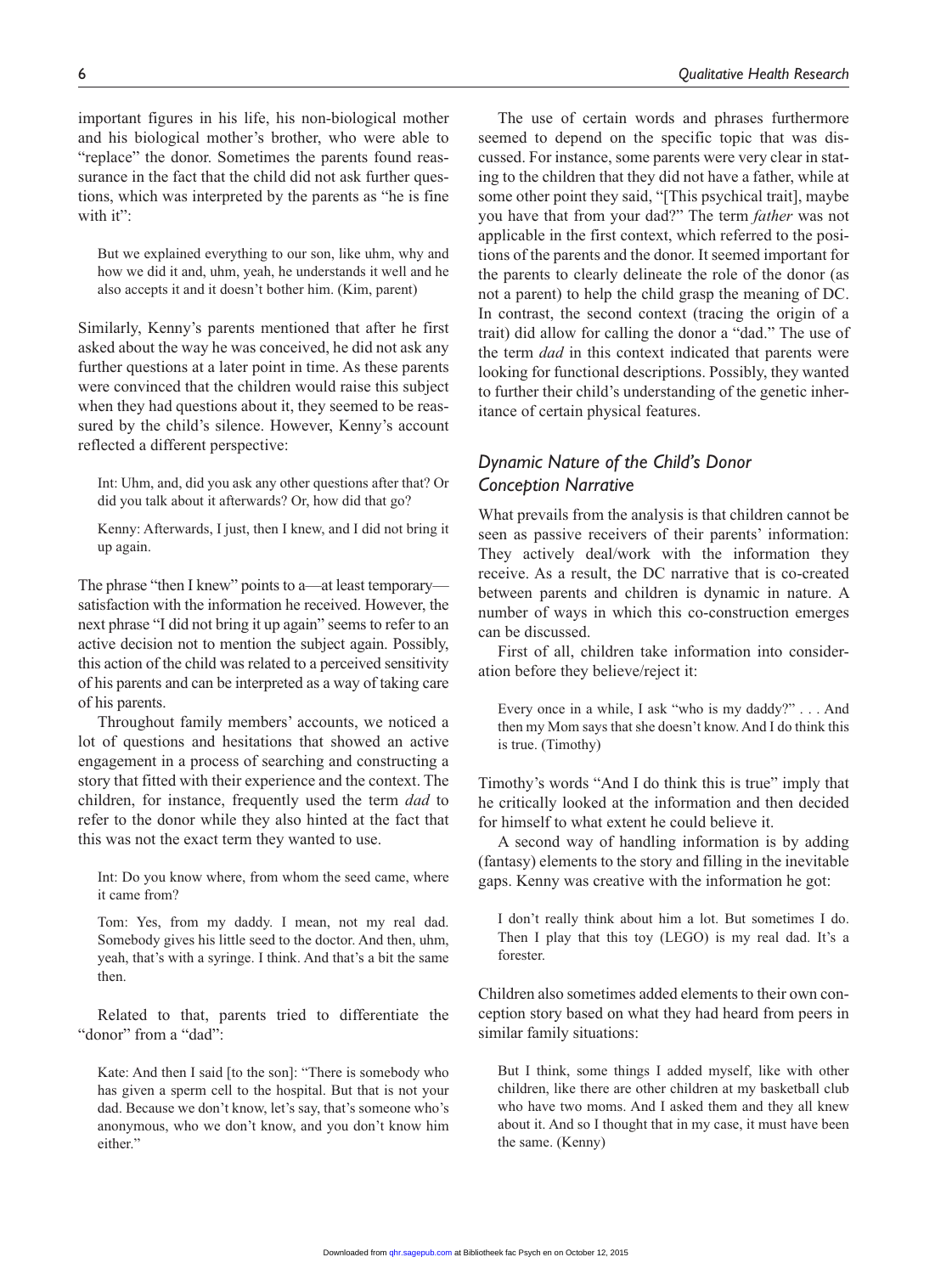More generally, interactions with the outside world played an important role in the construction of the family's DC narrative. Both Kenny and his parents, for instance, indicated that a conversation at school was a cue to ask questions about the DC at home.

Third, it seemed that, to a certain extent, some children adopted elements of the parents' story and reproduced the story they received from their parents. Ben, for instance, was convinced that the donor should not be identified because his privacy had to be protected:

Because, I would, for example, when somebody used the seeds, that's for, then they know where you live, who you are and so on, and then they were to call you on the phone: "Yeah, thank you for the seeds," and I really wouldn't like that because, then we could visit him, then he would also be a part of the sort of family, and then, I also wouldn't like it if strangers who you don't know were to stop by.

Somehow the voice of the parents (favoring donor anonymity) can be heard here: Although the sperm donation is a necessary part of their family building, tracking the identity of the donor is not desirable. The way one boy and his parents described the donor as "a dad who lives in another country" was very similar. The parents also made it explicit that their child took over a lot of what he heard them say:

Nelly: And he [son] said, "I can't miss my Daddy because I don't know him, right?"

Rita: Yes, that's right.

Nelly: But yeah, maybe he heard that from us, he hears a lot, his ears are like antennas.

Fourth, children sometimes picked up information from the family indirectly. Although Tom explicitly said that he did not ask any questions, he also mentioned the fact that he received information through his younger sister's questions (which were answered by the parents in his presence). Thus, Tom was reluctant to ask questions himself, but he seemed to listen carefully to what his parents told his sister.

Finally, some children seemed not to engage with the information they received. Travis—even though he was informed about the DC by his parents—indicated that he did not know the answer to the interviewer's questions about the way he was conceived:

Int: So a long time ago, there was only your Mum and Mummy, and after a while you came, and then your brothers, you were the first, huh? How did that go, how did you get here? Can you [say something about that]?

Travis: Uhm, no we haven't, I don't know.

Mummy and Mom: But you do know! You came with us to the hospital for your brother ['s DC procedure].

Travis: But I don't know!

For practical reasons, the parents were present during this interview. This may have had an influence on Travis' sense of being able to talk freely. At this point in the interview, the parents' presence seemed to have created a dynamic in which the child responded to the interviewers' questions stating he did not know the answer, and the parents convincing their son that he *did* know the answer. Another interpretation is that, even though the parents had the clear intention to inform the child and to be open about the conception method, they did that in a way that did not yet result in the construction of a (verbal) story for the child, which he in turn could reproduce. Travis' parents made a scrap book documenting the conception of each child, with the intention to inform them about it in a transparent and detailed way. Even though Travis had browsed through the books several times, the parents mentioned that he had not *read* them yet. This reading may be crucial to grasp the meaning of what is represented in the scrap books. More generally, it seems that some information at this point was not absorbed or was easily forgotten by the children. This may be related to the developmental stage of the child.

## **Discussion**

Although Perlesz et al. (Perlesz, Brown, Lindsay, et al., 2006; Perlesz, Brown, McNair, et al., 2006) already presented findings of different generations in one study, this is the first study in which the parents' and the child's perspectives are related to each other and integrated in a systemic view on parent–child communication about DC in planned lesbian families. In what follows, we link our findings to contemporary systemic notions and theories.

# *Talking and Not Talking About the Donor Conception: Relational Management*

Although the relational meaning of the way family members handle family communication about DC was touched upon in a previous study (Van Parys et al., 2014), the current study opened up a deeper exploration of the meaning of talking and not talking for all family members including children—and the way they "managed" their family relationships. First, family members seemed to manage the extent to which there is "room" for discussing the DC and/or the donor in the family. In most families, the donor gets a rather "limited position" in the family communication, keeping his contribution at an acceptable level, which makes the topic of DC more manageable to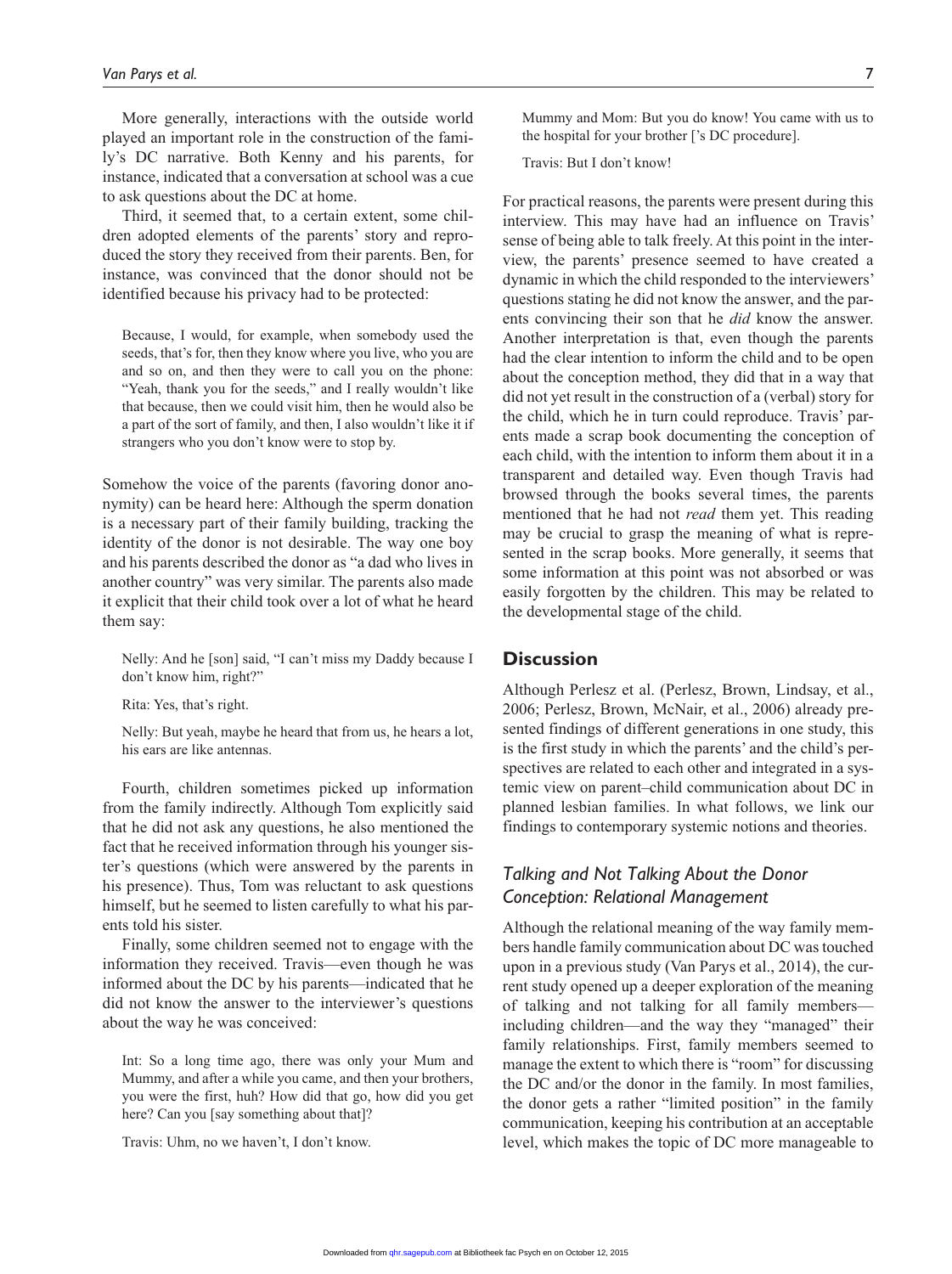the family members. This can be related to the issue of "systemic emotion management" (Rober & Rosenblatt, 2013): In a family conversation—especially when it is related to sensitive issues—people typically try to monitor the emotional state of all family members, including their own emotional state. Some family members will "manage" the emotionality within the family to a certain extent by deciding what to disclose in a given context. Second, not only did parents report their uncertainty with regard to managing this subject, children also seemed to sense this uncertainty and tried to act responsively. Third, considering the relational context also referred to reflections on other family members' relationships with each other.

Our findings can be related to broader communication and relational theories in which a dialectical tension between openness and closedness in relationships has been described (e.g., Baxter & Montgomery, 1996; Petronio, 2002). People who generally value openness may be reluctant to talk about certain issues. Caughlin and Afifi (2004) situated this reluctance in people's "risk assessment"; discussing the topic can hold risks for themselves (while they aim for self-protection) and for their relationships (while they aim for relationship protection). Maintaining the strength of the parent–child relationship and preventing relational deterioration might be important motives for not talking about certain issues such as the DC. For the parents in our study, the relative silence about the DC entailed a confirmation of the strength of their family relationships, of the fact that they were complete as a family, and did not experience any "lack." In addition, related to the fact that, in many families, lesbian parenthood is a "non-issue" (Perlesz, Brown, Lindsay, et al., 2006), it may be perceived as unnecessary or even alienating to talk about the way they reached parenthood.

# *Dynamic Nature of the Donor Conception Narrative Construction*

This dyadic interview analysis gives insight into how DC narratives are co-constructed between parents and children. Bidirectional theory of parent–child relationships (Kuczynski, 2003; Kuczynski & Parkin, 2007) explains that there is a power asymmetry in parent–child relationships, with parents having more "resources" than children. In this case, the child is dependent on the parents for information about the DC. At the same time, both parents and children are agent actors in the formation and construction of the family DC narrative. They sculpt the story based on elements presented by the parents, questions posed by the children, and stories heard in the outside world. The social context seems to be a trigger to start or continue thinking about the DC and may urge family members to reconstruct the DC narrative continuously. As Perlesz, Brown, McNair, et al. (2006) stated, "It is when they step outside into the public domain that they are confronted with having to explain their family structure and children's relationships particularly with the non-birth parents, but also the donor and extended non-biological family" (p. 56). The process of co-constructing the DC narrative is characterized by a "seeking" attitude in both parents and children. This can be related to the study of Hequembourg (2004) who found that parents were careful not to use expressions that stressed the difference in terms of the genetic link with the parents. In another article (Raes et al., 2015), we argued that children use more generally known concepts to build an image/story/comprehension of their own family situation. Whereas the concept of "father" was useful to get some understanding of the role of the donor, at the same time, some difficulties emerged when donors were referred to as fathers. More specifically, although the biological relationship between donor and child was apparent, the social relationship was lacking, and this again made it difficult to make sense of the DC (Raes et al., 2015). In accordance to Malmquist et al. (2014), we found that the heteronormative nature of our language puts constraints on family members' ability to describe their family relationships in a way that fits their actual experiences.

Furthermore, families seemed to need a functional DC narrative. This "functionality" refers to the extent to which the narrative enabled family members to think about the DC in a meaningful yet not threatening way. The story had to be a "manageable" story that could eventually function as a way of coping (Crossley, 2007; Polkinghorne, 2004). To create a functional DC narrative in a societal context in which these narratives are not standardly available, one needs to be flexible and creative. In this respect, family members did not have one consistent story about the DC. Parents and children adapted the story according to the needs of the moment: information needs, emotional needs of family members, relational needs, and the need to present themselves in a certain way to the outside world. Thus, making room for the donor and the DC is a dynamic process; in a specific context, certain elements were included in the stories, while in another context these elements were left out. In a way, these stories may come across as "incongruent." However, our findings primarily imply that these stories are changeable in nature and always "under construction."

# *Implications for Practice and Future Research*

Parents often ask what they should tell their children to appropriately inform them about the DC. This study does not answer that question. However, it does shed some light on the process aspects of this family communication. In contrast to the assumption that parents should find the "right way" to present the information about the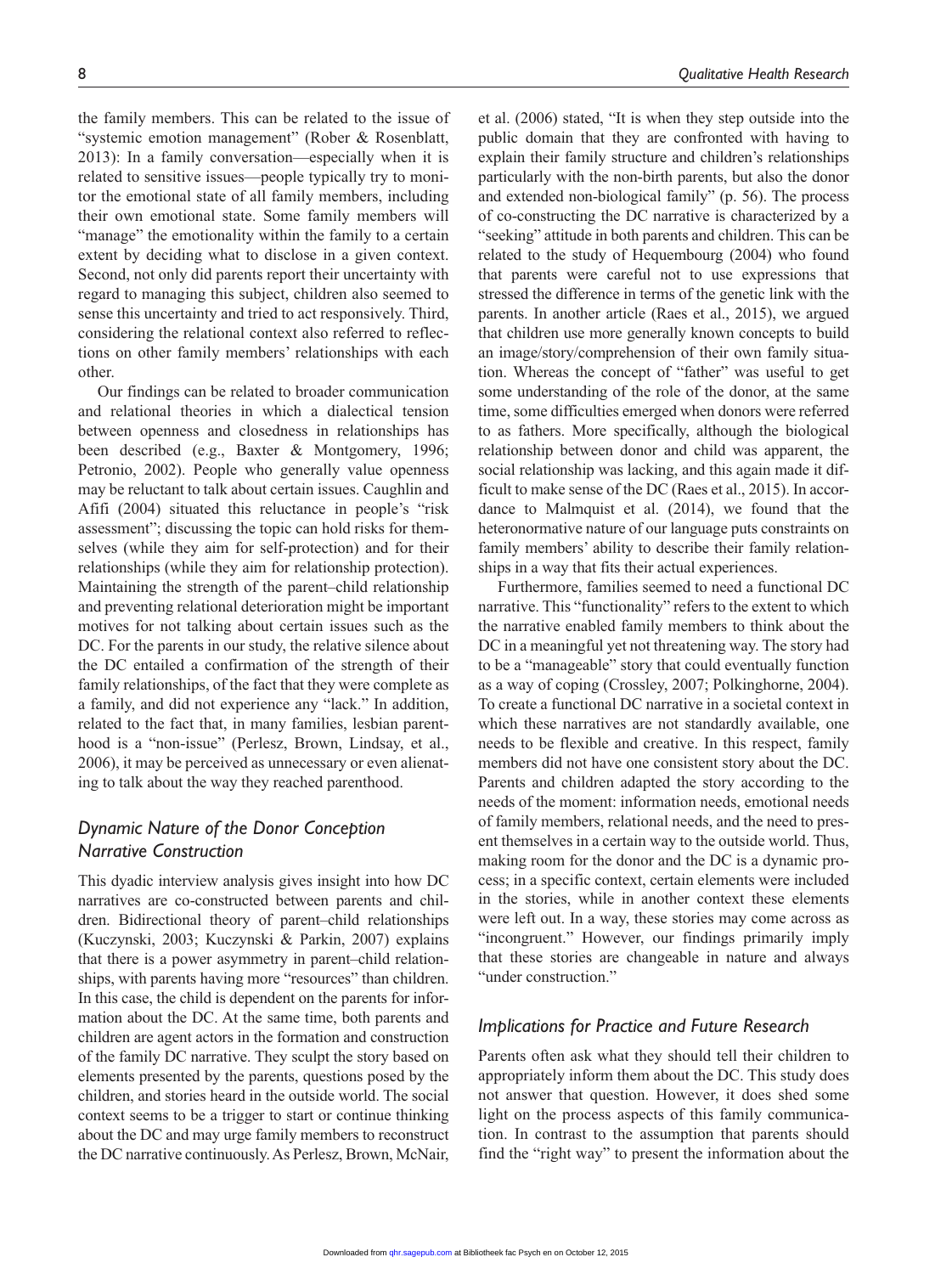DC so that the children gradually adopt this knowledge, we found that the DC narratives varied depending on the context in which they were constructed. Furthermore, parents were not simply "conveying" knowledge to their children or offering them a conception story for them to adopt. Family communication about the DC entailed much more than performing a linear or step-by-step "disclosure plan." The information offered by the parents was interpreted/translated/used by the children in their own conception stories. The child's creativity and agency played a crucial role and gave rise to a considerable diversity when it came to managing this topic in the family communication. As a consequence, we can state that the idea of performing a disclosure plan is clearly at odds with the experiential descriptions of the complex and phased process of the DC narrative co-construction within the family. Instead of answering the "How to inform the children" question, counselors can highlight this process of co-construction within the family. With this study, we aim to offer practitioners a new perspective on the diversity and the complexity that is involved when communicating about the DC. This, in turn, may help them to be sensitive for these complexities in their work with lesbian donor-conceived families.

It was our deliberate choice to include the child's voice in this study. Whereas the child's voice is generally underrepresented in the field of DC studies (Perlesz, Brown, Lindsay, et al., 2006), we tried to make sufficient room for children's perspectives and saw them as "full" research participants, rather than objects of research (Mason & Hood, 2011; Prout, 2001). However, the interpretation of data from child interviews requires some caution. In a one-to-one interview with an adult interviewer whom the child met for the first time or only once before, it is possible that the child was selective with regard to what he or she wanted to say. The presence of an interviewer who asked a lot of questions about a matter that is only scarcely discussed in daily communication might be a meaningful context factor.

Another challenge was the implementation of the particular method of analysis; we conducted a dyadic interview analysis based on IPA case studies. This means that in the dyadic interview analysis, experiential findings of parents and children were linked to each other, resulting in an overarching analysis focusing on processes and dynamics between parents and children. A possible pitfall is that the experiential aspects of the data are expressed to a lesser degree in the "Findings" section. Furthermore, the number of participants was limited due to the fact that both child's and parents' data were required to include a family in the study. At the same time, this qualitative research method holds promise for future systemic research, including research topics such as bidirectionality and co-construction of family narratives. It offers a systematic approach of conducting research on one of the most challenging units of analysis: the couple and the

In terms of transferability of the findings, it should be noted that this study speaks to the practice of anonymous sperm donation mostly. Although known sperm donation to obtain parenthood is practiced outside the clinics, most of the Belgian fertility centers have the policy to offer anonymous sperm donation to lesbian couples. Family communication about DC when a known donor was used may differ significantly (see also the study of Goldberg & Allen, 2013). Future research could help clarify this difference. In addition, a follow-up study with adolescents could shed some light on the developmental issues that are involved; would teenagers conceptualize the story in different ways and would the process of family communication about the DC change when children get older?

# **Conclusion**

family.

This dyadic interview analysis is the first investigation of parent–child communication about DC in lesbian families on a systemic within-family level. It offers a new perspective on the dynamics that play a role in family communication about DC. In that way, our findings can be valuable for both parents and practitioners in the field of medically assisted reproduction. DC narrative construction can be seen as creating a patchwork built on a relational framework. Both children and parents seemed to take into account the emotional implications of talking about this subject. Throughout this process, parents seemed to strive for a shared understanding of the DC, a story that unifies rather than divides the family members.

#### **Acknowledgments**

We thank all the families for participating in this study. All the other members of the research team are acknowledged for their efforts in recruitment, interviewing, transcribing, and team discussions: An Ravelingien, Inez Raes, Isabelle Stuyver, and Sara Somers.

#### **Declaration of Conflicting Interests**

The authors declared no potential conflicts of interest with respect to the research, authorship, and/or publication of this article.

#### **Funding**

The authors disclosed receipt of the following financial support for the research, authorship, and/or publication of this article: The project is funded by the Research Fund of Ghent University, Belgium. Petra De Sutter is holder of a fundamental clinical research mandate by the Flemish Fund for scientific research (FWO-Vlaanderen).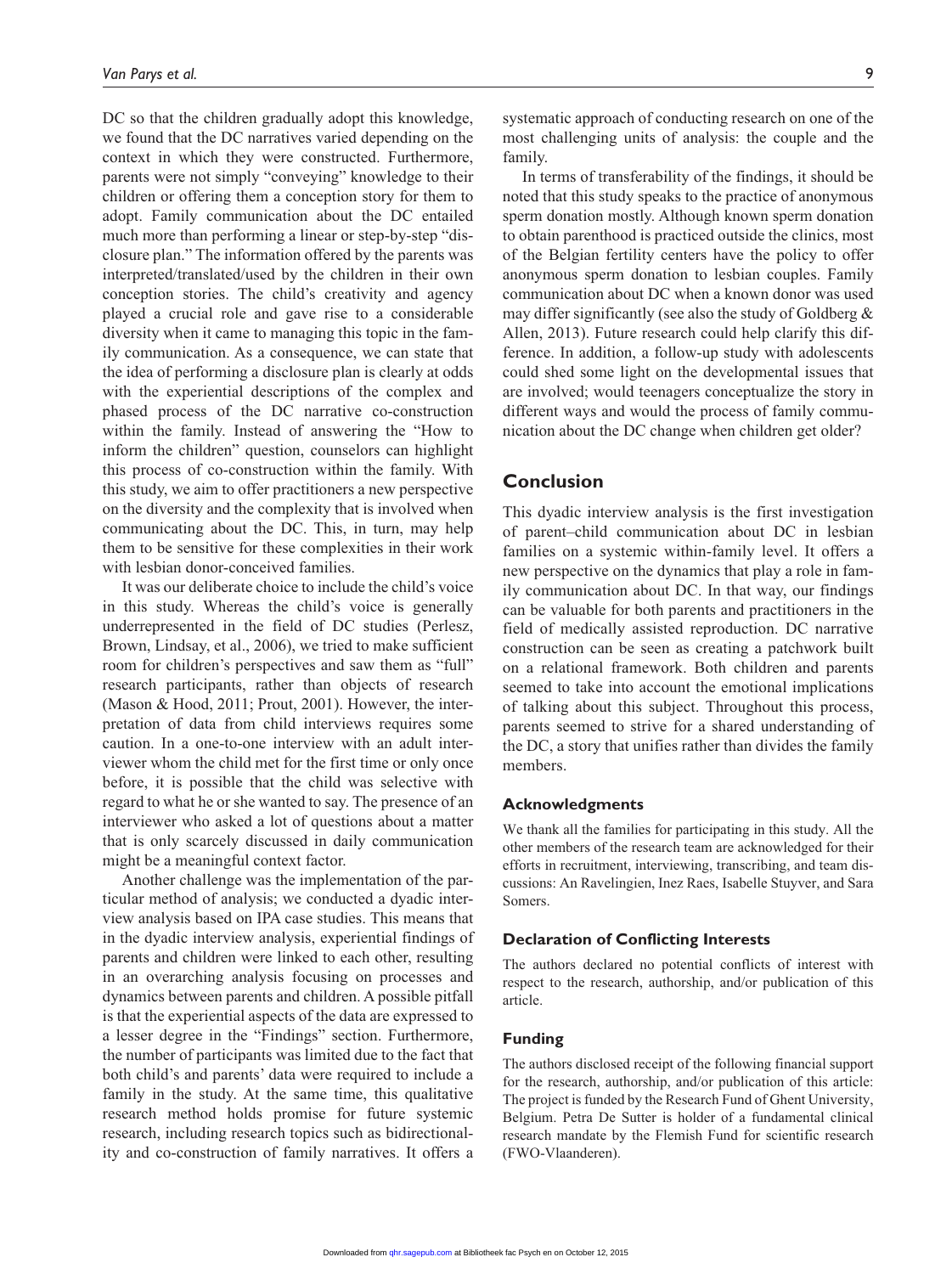#### **References**

- Baetens, P., & Brewaeys, A. (2001). Lesbian couples requesting donor insemination: An update of the knowledge with regard to lesbian mother families. *Human Reproduction Update*, *7*, 512–519. doi:10.1093/humupd/7.5.512
- Baxter, L. A., & Montgomery, B. M. (1996). *Relating: Dialogues & dialectics*. New York: Guilford Press.
- Biblarz, T. J., & Savci, E. (2010). Lesbian, gay, bisexual, and transgender families. *Journal of Marriage and Family*, *72*, 480–497. doi:10.1111/j.1741-3737.2010.00714.x
- Bjornholt, M., & Farstad, G. R. (2014). "Am I rambling?" on the advantages of interviewing couples together. *Qualitative Research*, *14*, 3-19. doi:10.1177/1468794112459671
- Blake, L., Casey, P., Readings, C. J., Jadva, V., & Golombok, S. (2010) "Daddy ran out of tadpoles": How parents tell their children that they are donor conceived, and what their 7-year-olds understand. *Human Reproduction*, *25*, 2527- 2534. doi:10.1093/humrep/deq208
- Brewaeys, A., de Bruyn, J. K., Louwe, L. A., & Helmerhorst, F. M. (2005). Anonymous or identity-registered sperm donors? A study of Dutch recipients' choices. *Human Reproduction, 20*, 820–824. doi:10.1093/humrep/deh708
- Burr, V. (2003). *Social constructionism* (2nd ed.). London: Routledge.
- Carr, D., & Springer, K. W. (2010). Advances in families and health research in the 21st century. *Journal of Marriage and Family*, *72*, 743–761. doi:10.1111/j.1741- 3737.2010.00728.x
- Caughlin, J.P., & Afifi, W.A. (2004). When is topic avoidance unsatisfying? Examining moderators of the association between avoidance and dissatisfaction. *Human Communication Research*, *30*, 479–513. doi:10.1111/j.1468-2958.2004. tb00742.x
- Crossley, M. L. (2007). Narrative analysis. In E. Lyons & A. Coyle (Eds.), *Analysing qualitative data in psychology* (pp. 131–144). London: Sage.
- Daly, K. J. (2007). *Qualitative methods for family studies and human development*. London: Sage.
- Daniels, K. R. (1995). Telling donor insemination offspring about their conception: The nature of couples' decisionmaking. *Social Science & Medicine*, *40*, 1213–1220. doi:10.1016/0277-9536(94)00251-N
- Daniels, K. R., Grace, V. M., & Gillett, W. R. (2011). Factors associated with parents' decisions to tell their adult offspring about the offspring's donor conception. *Human Reproduction*, *26*, 2783–2790. doi:10.1093/humrep/der247
- Eisikovits, Z., & Koren, C. (2012). Approaches to and outcomes of dyadic interview analysis. *Qualitative Health Research*, *20*, 1642–1655.
- Flick, U. (2013). *The SAGE handbook of qualitative data analysis*. London: Sage.
- Gergen, K. J. (2009). *An invitation to social construction* (2nd ed.). London: Sage.
- Goldberg, A. E., & Allen, K. (2013). Donor, dad, or . . . ? Young adults with lesbian parents' experiences with known donors. *Family Process*, *52*, 338–350.
- Golombok, S., Murray, C., Jadva, V., Lycett, E., MacCallum, F., & Rust, J. (2006). Non-genetic and non-gestational

parenthood: Consequences for parent-child relationships and the psychological well-being of mothers, fathers and children at age 3. *Human Reproduction*, *21*, 1918–1924. doi:10.1093/humrep/del039

- Harden, J., Backett-Milburn, K., Hill, M., & MacLean, A. (2010). Oh, what a tangled web we weave: Experiences of doing "multiple perspectives" research in families. *International Journal of Social Research Methodology*, *13*, 441–452. doi:10.1080/13645571003650979
- Hequembourg, A. (2004). Unscripted motherhood: Lesbian mothers negotiating incompletely institutionalized family relationships. *Journal of Social and Personal Relationships*, *21*, 739–762.
- Hill, C. E., Thompson, B. J., & Nutt-Williams, E. (1997). A guide to conducting consensual qualitative research. *Counseling Psychologist*, *25*, 517–572. doi:10.1177/0011000097254001
- Jadva, V., Freeman, T., Kramer, W., & Golombok, S. (2009). The experiences of adolescents and adults conceived by sperm donation: Comparisons by age of disclosure and family type. *Human Reproduction*, *24*, 1909–1919.
- Kuczynski, L. (2003). *Handbook of dynamics in parent-child relations*. Thousand Oaks, CA: Sage.
- Kuczynski, L., & Parkin, M. (2007). Agency and bidirectionality in socialization: Interactions, transactions, and relational dialectics. In J. E. Grusec & P. Hastings (Eds.), *Handbook of socialization* (pp. 259–283). New York: Guilford Press.
- Mac Dougall, K., Becker, G., Scheib, J. E., & Nachtigall, R. D. (2007). Strategies for disclosure: How parents approach telling their children that they were conceived with donor gametes. *Fertility and Sterility*, *87*, 524–533. doi:10.1016/j. fertnstert.2006.07.1514
- Malmquist, A., Möllerstrand, A., Wikström, M., & Zetterqvist Nelson, K. (2014). "A daddy is the same as a mummy": Swedish children in lesbian households talk about fathers and donors. *Childhood*, *21*, 119–133. doi:10.1177/0907568213484342
- Mason, J., & Hood, S. (2011). Exploring issues of children as actors in social research. *Children and Youth Services Review*, *33*, 490–495. doi:10.1016/j.childyouth.2010.05.011
- Patterson, C. J. (2006). Children of lesbians and gay men. *Current Directions in Psychological Science*, *15*, 241– 244.
- Perlesz, A., Brown, R., Lindsay, J., McNair, R., de Vaus, D., & Pittsf, M. (2006). Family in transition: Parents, children and grandparents in lesbian families give meaning to "doing family." *Journal of Family Therapy*, *28*, 175–199. doi:10.1111/j.1467-6427.2006.00345.x
- Perlesz, A., Brown, R., McNair, R., Lindsay, J., Pitts, M., & de Vaus, D. (2006). Lesbian family disclosure: Authenticity and safety within private and public domains. *Lesbian & Gay Psychology Review*, *7*, 53–64.
- Petronio, S. (2002). *Boundaries of privacy: Dialectics of disclosure*. Albany: State University of New York Press.
- Polkinghorne, D. E. (2004). Narrative therapy and postmodernism. In L. E. Angus & J. McLeod (Eds.), *The handbook of narrative and psychotherapy: Practice, theory,*